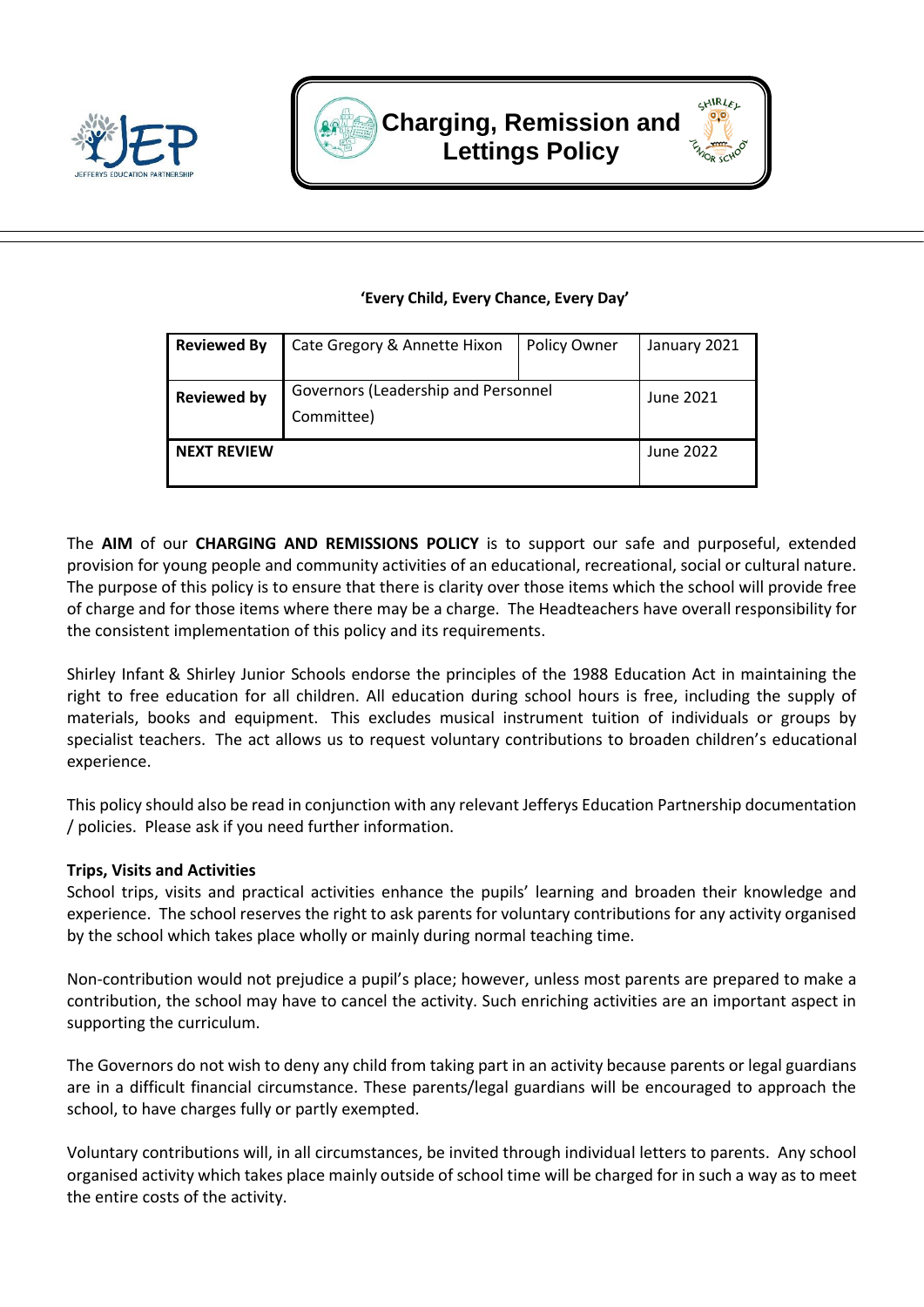The principles of best value will be applied when planning activities that incur costs to the school and/or charges to parents. When charges are made for any activity, whether during or outside of the school day, they will be based on the actual costs incurred, divided by the total number of pupils participating.

# **After School Clubs**

Where necessary, the governors will charge for optional, extra-curricular activities provided outside of the school day. This will include all after school clubs, most of which are charged at a cost of approximately £5 per session.

#### **Private Use of Photocopier**

The school photocopier may be used for private photocopying. Charges are fixed by the school, relating to the current rental and photocopying costs incurred by the school. The individual is responsible for ensuring that they notify the Business Manager of this use and that copyright is not breached.

# **Dinner Money**

Dinners are charged for at the rate set by our current catering supplier, Chartwells and the full cost passed on to parents and staff who order a meal. In September 2014 the government introduced Universal Free Meals for all children of Infant age (Year R, 1, 2), therefore no charge for meals will be levied for children in Year R, 1 or 2. In Years 3, 4 5 and 6, there is no charge made for dinners for children that are currently eligible for Free School Meals.

# **Pupil Premium**

Parents whose children are eligible for Pupil Premium funding or receive free school meals are informed of their right to claim free activities if they are low income families or receiving eligible benefits through school letters and general whole school communications. Information, guidance and support will be given to parents by the school.

#### **Hiring and Letting**

Shirley Infant and Junior School governors have agreed to share the School's premises for the benefit of the local community and to ensure that the school is not adversely affected by lettings.

The Letting of Shirley Infant and Junior School by local community groups is welcomed subject to the following conditions:-

- Use of the premises for Schools functions will take priority over lettings.
- School premises will not be let for functions where a Public Entertainment Licence is required.
- School premises will not be let to individuals or organisations if there is a reason to believe that the name of the school will be brought into disrepute. Furthermore any activities of an extremist nature or the promotion of radicalised views are prohibited, should we have any concerns of this nature we are under obligation to report to Channel.
- Charges will be made that at least cover premises management, energy, wear and tear and security
- Current charges for the community room or hall are reviewed annually.
- Income derived from lettings will be retained by the school.
- The person responsible for the group must ensure that they understand and comply fully with school's policies including those identified below and confirm this by completing a Letting Agreement Form.
- All corporate hires must carry sufficient Third Party Liability Insurance cover to the amount of £5 million pounds.
- Any group who wishes to hire school premises must present all documentation to the school office for inspection. Documentation must include insurance details, enhanced DBS disclosures of staff working with children, staff qualifications and references where appropriate and risk assessments.